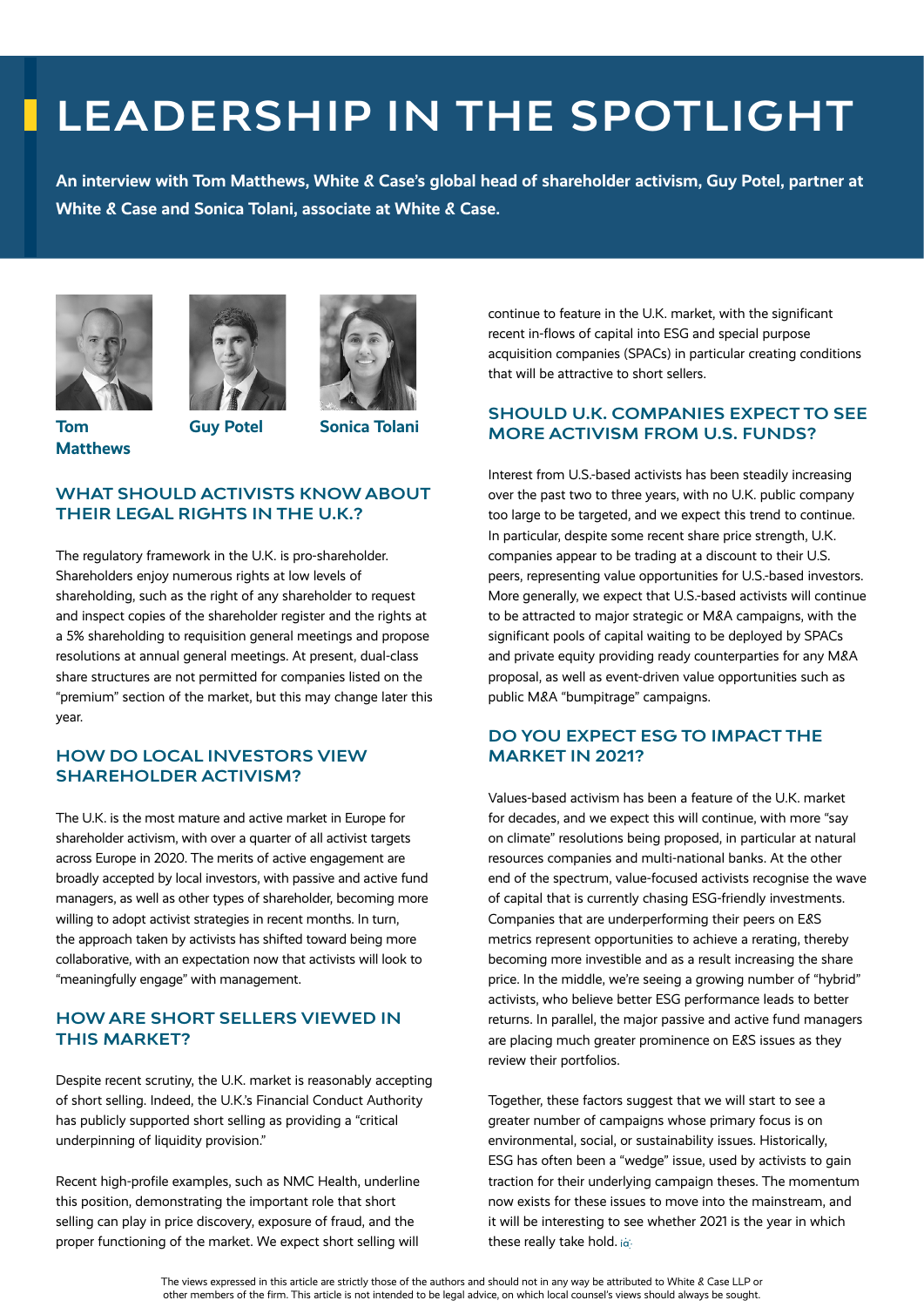# **ACTIVISM EN MARCHE**

**An interview with Saam Golshani, Diane Lamarche, partners at White & Case, and Simon Martin-Gousset, associate at White & Case.**







**Diane Lamarche**

**Simon Martin-Gousset**

## **WHAT SHOULD ACTIVISTS KNOW ABOUT THEIR LEGAL RIGHTS IN FRANCE?**

The rights of minority shareholders under French law depend on their level of shareholding.

The holding of a single share of a French listed company gives any shareholder basic rights such as participating at the general meeting, submitting written questions to the board ahead of a general meeting, and submitting resolutions during general meetings in order to dismiss and/or to appoint directors to the board.

Shareholders holding a minimum threshold ranging from 0.5% to 5% of the stock, depending on the share capital of the company, are entitled to submit a resolution or an item for the agenda of the general meeting and requisition the convening of a general meeting (if in line with the wider corporate interest of the company), among other things.

### **WHAT LEGAL CHANGES HAVE AFFECTED SHAREHOLDER ACTIVISM IN FRANCE IN THE PAST YEAR?**

In the spring of 2020, the Autorité des marchés financiers (AMF), the French stock market regulator, issued a communication setting out proposals on potential improvements to the regulatory framework and market practices regarding shareholder activism. The report does not call for major changes to the current legal framework but recommends targeted amendments toward greater transparency on stake building (e.g. lowering of the initial disclosure threshold from 5% to 3%), enhanced shareholder dialogue (e.g. immediate disclosure to the issuer of material information sent to other shareholders), and wider powers of the AMF (e.g. power to issue injunctions to shareholders to correct mistakes). After consulting its advisory commissions,

the AMF approved several changes to its policy on March 17, 2021, including some of the improvements discussed in its past communication.

In addition, in May 2019, the French Parliament enacted the "PACTE" law which represented a significant ESG milestone in France. The PACTE law introduced the concepts of corporate purpose (raison d'être) and benefit corporation (société à mission) into French corporate law. A considerable number of listed companies embraced these new tools in 2020 – which promise to be a key feature of shareholder activism in the coming years.

## **HOW DO LOCAL INVESTORS VIEW SHAREHOLDER ACTIVISM TODAY?**

The early hostility against activists and their tactics has largely declined in France. While short sellers are still unpopular, shareholder activism is now accepted as a mainstream market phenomenon. For example, the AMF explicitly stressed the overall benefits of shareholder activism in its Spring 2020 report. It is not unusual now to see activist investors pairing with traditional players (e.g. Amber Capital and Vivendi in Lagardère).

### **COULD SOME ELEMENTS OF SHAREHOLDER ACTIVISM BECOME AN ELECTION ISSUE?**

Political involvement within the French economy is an aspect that activists must always consider, especially in 2022 which is a presidential election year. The recent opposition to the projected merger between Alimentation Couche Tard and Carrefour (even though food distribution has never been considered to be a strategic sector), and the strengthening of foreign investment controls, are significant examples of increasing political involvement.

That said, there will be many campaigns (including high profile situations, such as Danone, Pernod Ricard, etc.) where the French government is unable to use the foreign investment controls to intervene because either the target company is not in a sensitive sector or the activist's position is not large enough to trigger the thresholds for review (i.e. 25% of the share capital or voting rights for investors outside EEA, lowered to 10% as a COVID-19 temporary measure for sensitive listed companies). id-

The views expressed in this article are strictly those of the authors and should not in any way be attributed to White & Case LLP or other members of the firm. This article is not intended to be legal advice, on which local counsel's views should always be sought.